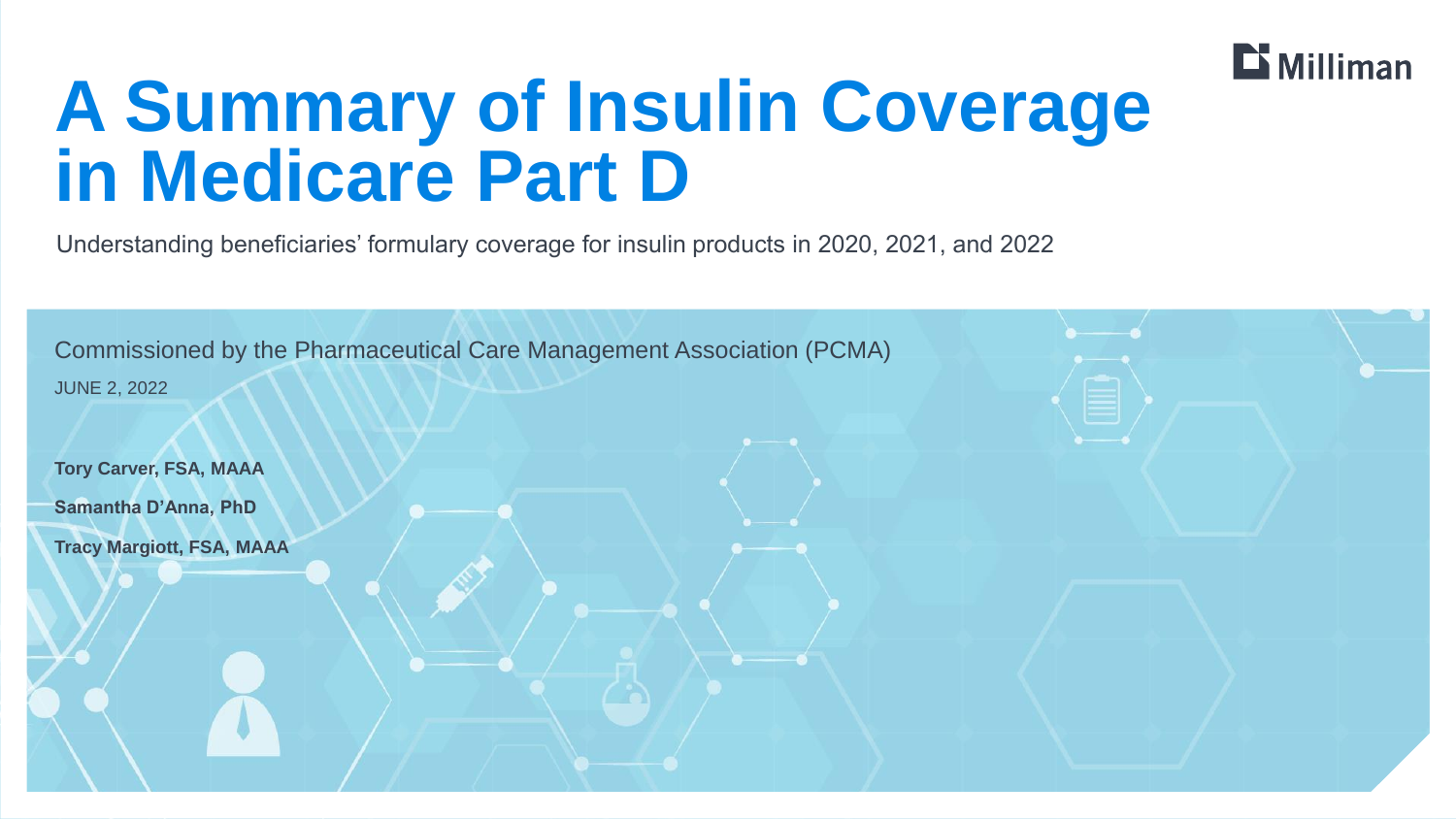## **Key Findings: Insulin Formulary Coverage**



Insulin products are widely covered on Part D formularies. In 2020, 2021, and 2022 all beneficiaries enrolled in an individual Medicare Part D plan have insulin coverage in the classes we included in our analysis, with a range of coverage options by manufacturer/drug type.



#### **In 2022: Percent of Beneficiaries Enrolled in a Part D Plan by Insulin Coverage Strategy and Class**

| <b>Insulin Class</b> | <b>Exclusively Covers 1</b><br>Manufacturer/Drug Type<br>Combination <sup>1</sup> | Covers > 1<br>Manufacturer/Drug<br>Type Combination <sup>2</sup> |
|----------------------|-----------------------------------------------------------------------------------|------------------------------------------------------------------|
| Long-Acting          | 13%                                                                               | 87%                                                              |
| <b>Rapid-Acting</b>  | 71%                                                                               | 29%                                                              |
| Regular / NPH*       | 21%                                                                               | <b>79%</b>                                                       |

\*Neutral Protamine Hagedorn

- **EXECT** Formulary coverage for brand insulin products by manufacturer has been relatively consistent from 2020 to 2022 for each of the classes we included in our analysis.
- As biosimilars and authorized generics (AGs) gain FDA approval, these are generally covered less frequently than brand products on Part D formularies.

1 Insulin manufacturers include Eli Lilly, Mylan, Novo Nordisk, and Sanofi; Drug type includes Brand, Biosimilar, and Authorized Generic

<sup>2</sup>These may be on the same or different formulary tiers



2 3Through the deductible, initial coverage limit (ICL), and coverage gap phases of the Part D benefit. This includes non-low income (NLI) beneficiaries enrolled in a Senior Savings Model (SSM) participating plan and low income (LI) members whose cost sharing is subsidized for all drugs.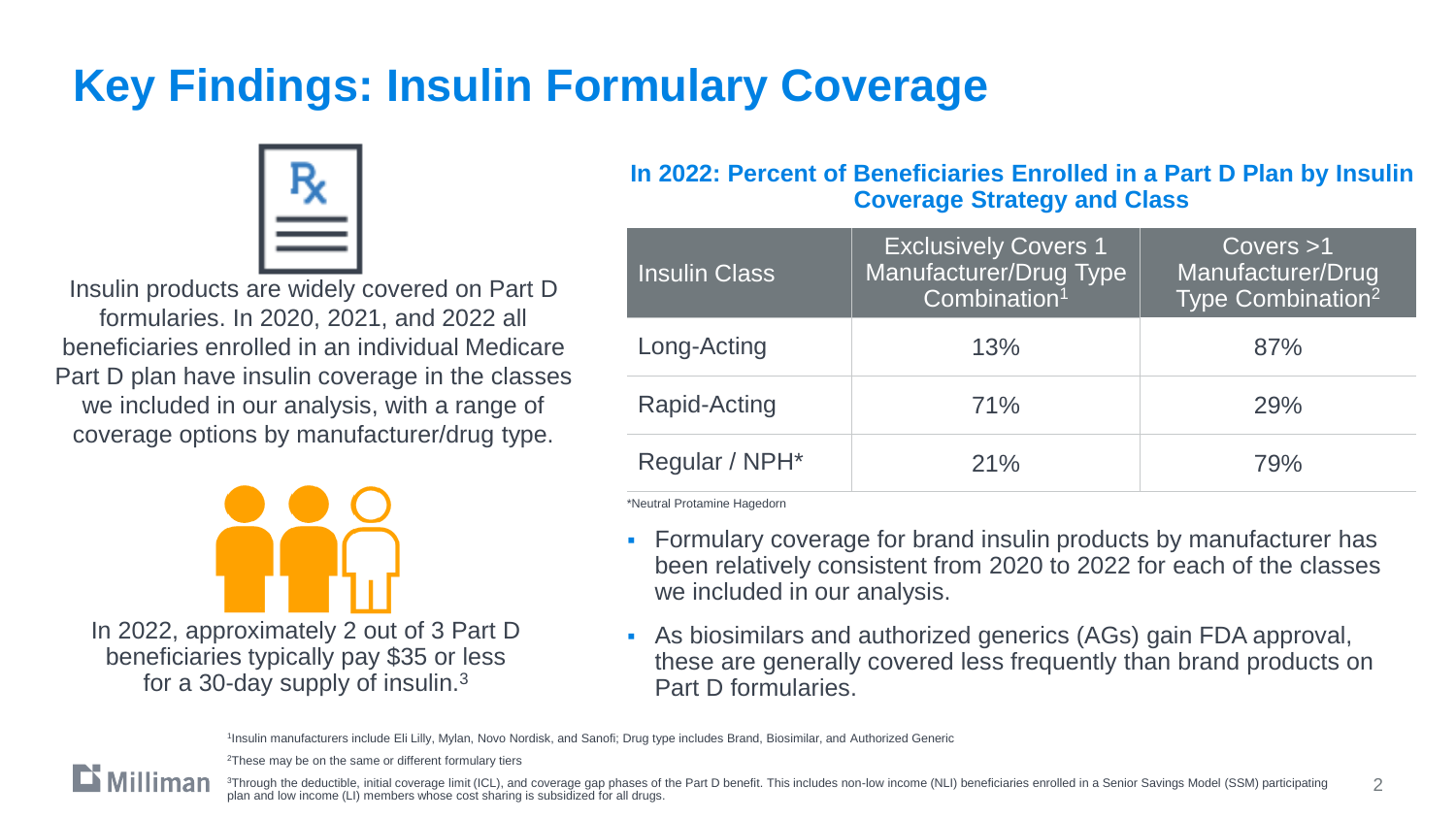### **Key Findings: Insulin Tier Placement and Senior Savings Model (SSM) Participation**

- For years 2020-2022, insulins are predominantly covered on the preferred brand tier (often tier 3) of Medicare Part D formularies. CMS requires a 30-day supply cost sharing cap of \$47 for preferred brand tiers in the ICL.<sup>1</sup>
- Plan sponsors may cover one or more manufacturers' insulin products on the preferred brand tier and may also cover additional products on non-preferred brand and/or specialty tiers (often tiers 4 and 5).
- A few plan sponsors cover certain insulin products on lower tiers (e.g., tier 2), and a few others have a Select Care tier specific to insulins (e.g., tier 6).
- For formularies that only have a single tier, all insulin products are on tier 1. These one-tier formularies are typically for dual-eligible special needs plans (DSNPs).

### **Tier Placement Construction Construction Construction Construction Construction Construction Construction Construction Construction Construction Construction Construction Construction Construction Construction Constructio**

- A larger proportion of NLI beneficiaries are enrolled in an SSM participating plan in 2022 compared to 2021.
- **IF 10 2022, of the 70% of beneficiaries that are NLI,** about half are enrolled in an SSM participating Part D plan.



Part D Enrollment

1Plans participating in the SSM cover a set of insulins for a maximum \$35 copay per 30-day supply in the deductible, ICL, and coverage gap phases of the benefit for NLI beneficiaries.

**Milliman**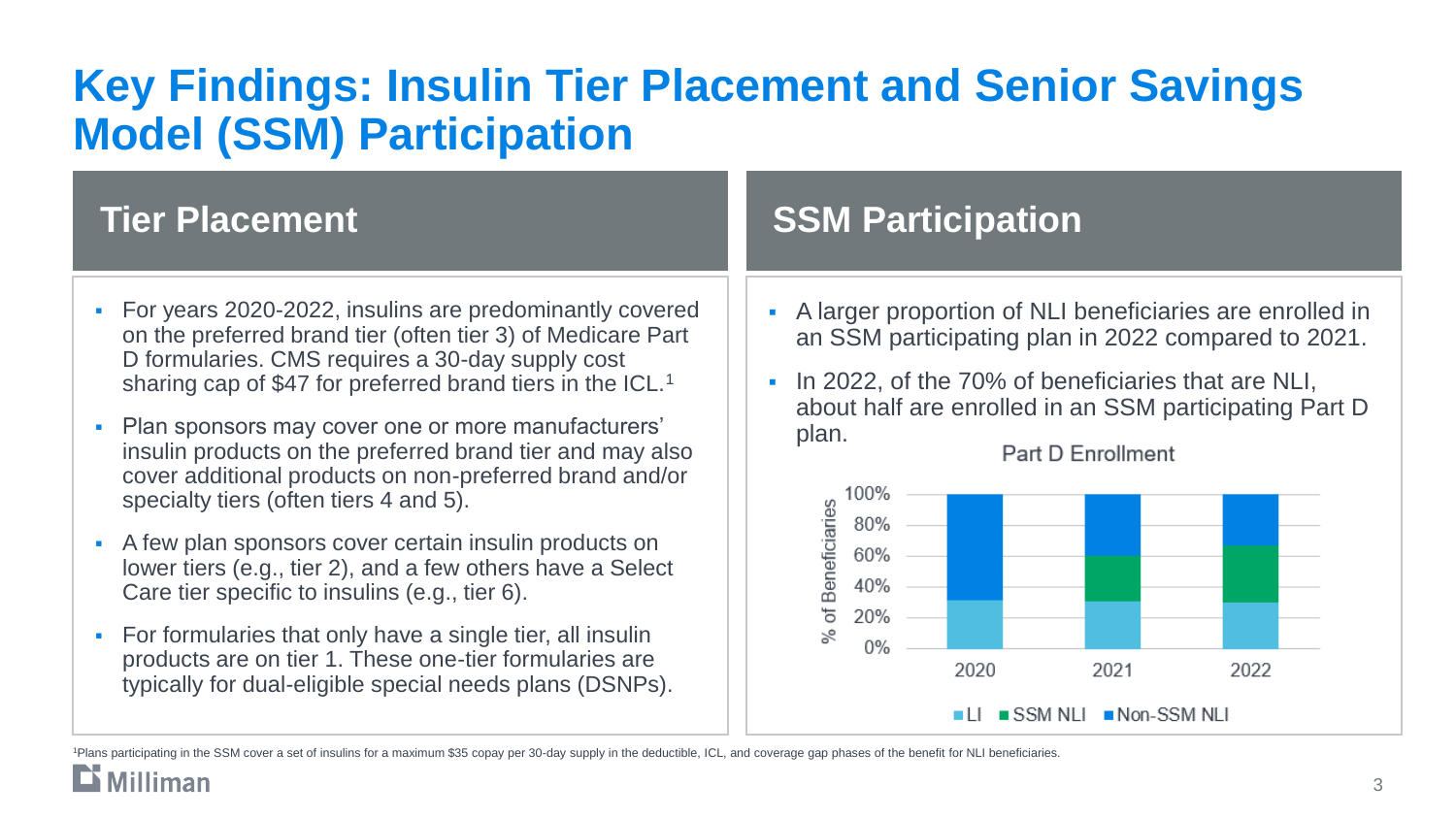### **Background: Insulin Types**

Insulin types are categorized by how long it takes the insulin to start working / how long the insulin lasts within the body

The FDA defines the following insulin types: rapid-acting, short-acting, intermediate-acting, long-acting, and pre-mixed (a combination of two different types)<sup>1</sup>

This analysis summarizes the landscape of insulin coverage in the individual Medicare Part D market in 2020, 2021, and 2022.<sup>3</sup> In our summary, we aggregated insulins into three classes:



Currently, more than 3.3 million Medicare beneficiaries use one or more types of insulin<sup>2</sup>

| Long-Acting:          | Starts working within 2 to 4 hours and can last in the body for up to 24 hours                                                    |  |
|-----------------------|-----------------------------------------------------------------------------------------------------------------------------------|--|
| <b>Rapid-Acting:</b>  | Starts working in 15 minutes, lasts for a few hours                                                                               |  |
| <b>Regular / NPH:</b> | Includes short-acting, intermediate-acting, and pre-mixed combinations of intermediate/rapid-acting,<br>intermediate/short-acting |  |
|                       | Short-acting starts working within 30 to 60 minutes and lasts for a few hours                                                     |  |
|                       | Intermediate-acting starts working within 2 to 4 hours and reaches highest levels between 6 and 8 hours                           |  |



<sup>1</sup><https://www.fda.gov/consumers/free-publications-women/insulin#types>

<sup>2</sup><https://innovation.cms.gov/innovation-models/part-d-savings-model>

3 Includes Medicare Advantage Prescription Drug Plans (MAPDs) and Standalone Prescription Drug Plans (PDPs). Excludes Employer Group Waiver Plans (EGWPs).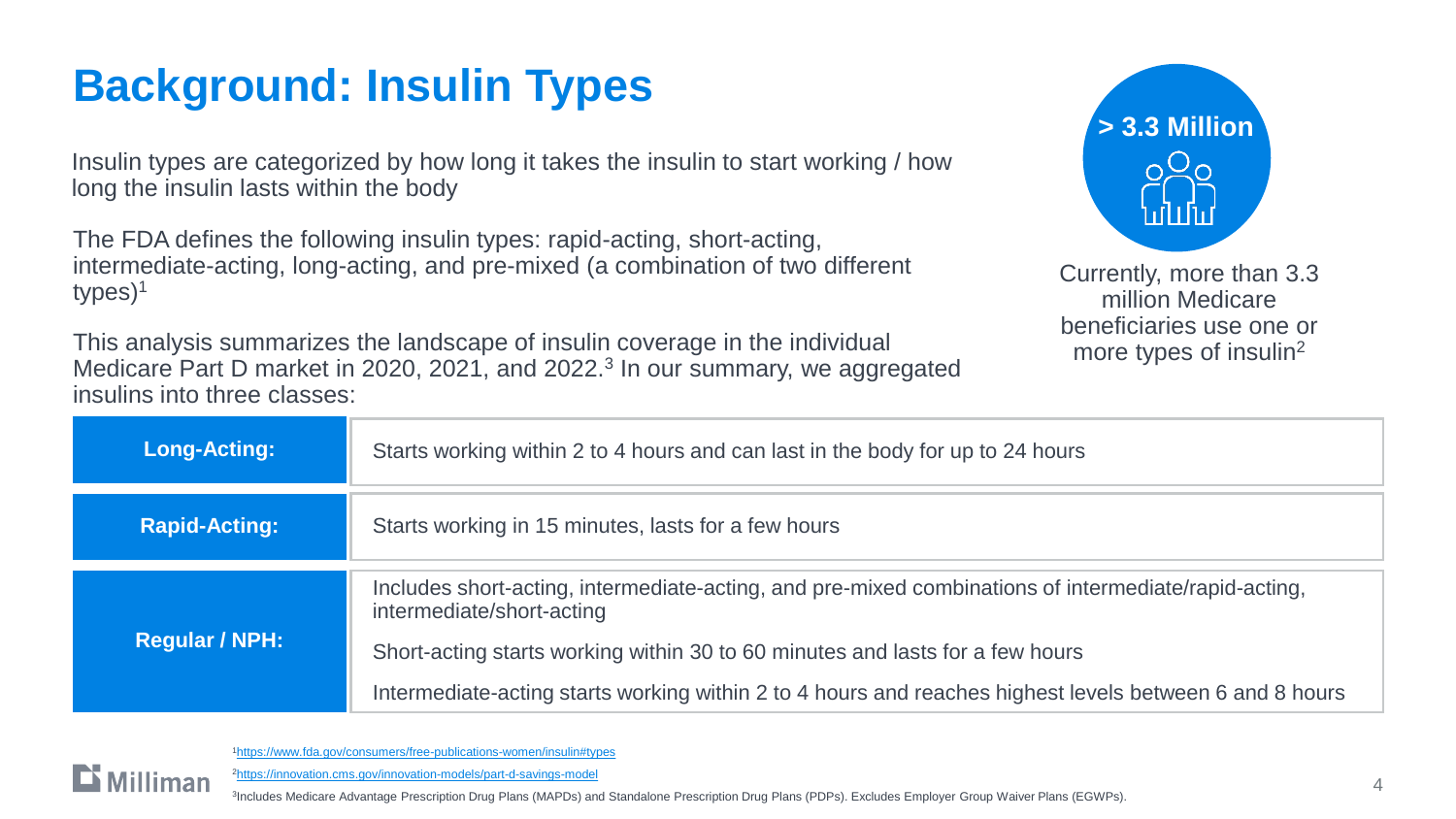### **Background: Formulary Coverage and Cost Sharing**

| <b>Preferred Coverage</b>                                                                                                                                                                                                                                                                                                                                            | <b>Drug Types</b>                                                                                                                                                                                                                                                                                                             | <b>Tiers</b>                                                                                                                                                                                                                                                                                                                                                                                         |
|----------------------------------------------------------------------------------------------------------------------------------------------------------------------------------------------------------------------------------------------------------------------------------------------------------------------------------------------------------------------|-------------------------------------------------------------------------------------------------------------------------------------------------------------------------------------------------------------------------------------------------------------------------------------------------------------------------------|------------------------------------------------------------------------------------------------------------------------------------------------------------------------------------------------------------------------------------------------------------------------------------------------------------------------------------------------------------------------------------------------------|
| • Plan sponsors often employ<br>a formulary coverage<br>strategy in which they prefer<br>one manufacturer's insulin<br>products over others to<br>maximize manufacturer<br>rebates.<br>• They may do so by<br>exclusively covering one<br>manufacturer's insulin<br>products or covering them on<br>a lower formulary tier than<br>other manufacturer's<br>products. | • Plan sponsors may employ<br>formulary strategies in which<br>they prefer an insulin brand<br>product over an AG or<br>biosimilar.<br>• From a net plan liability<br>perspective, brand products<br>are typically associated with<br>a higher rebate, which may<br>outweigh the lower list price<br>of the AG or biosimilar. | • In Part D, formularies are<br>often structured to include a<br>preferred brand tier (often<br>tier 3) and a non-preferred<br>brand tier (often tier 4).<br>• The Centers for Medicare<br>and Medicaid Services<br>(CMS) requires a 30-day<br>supply cost sharing cap of<br>\$47 for preferred brand tiers<br>and \$100 for non-preferred<br>brand tiers in the ICL phase<br>for NLI beneficiaries. |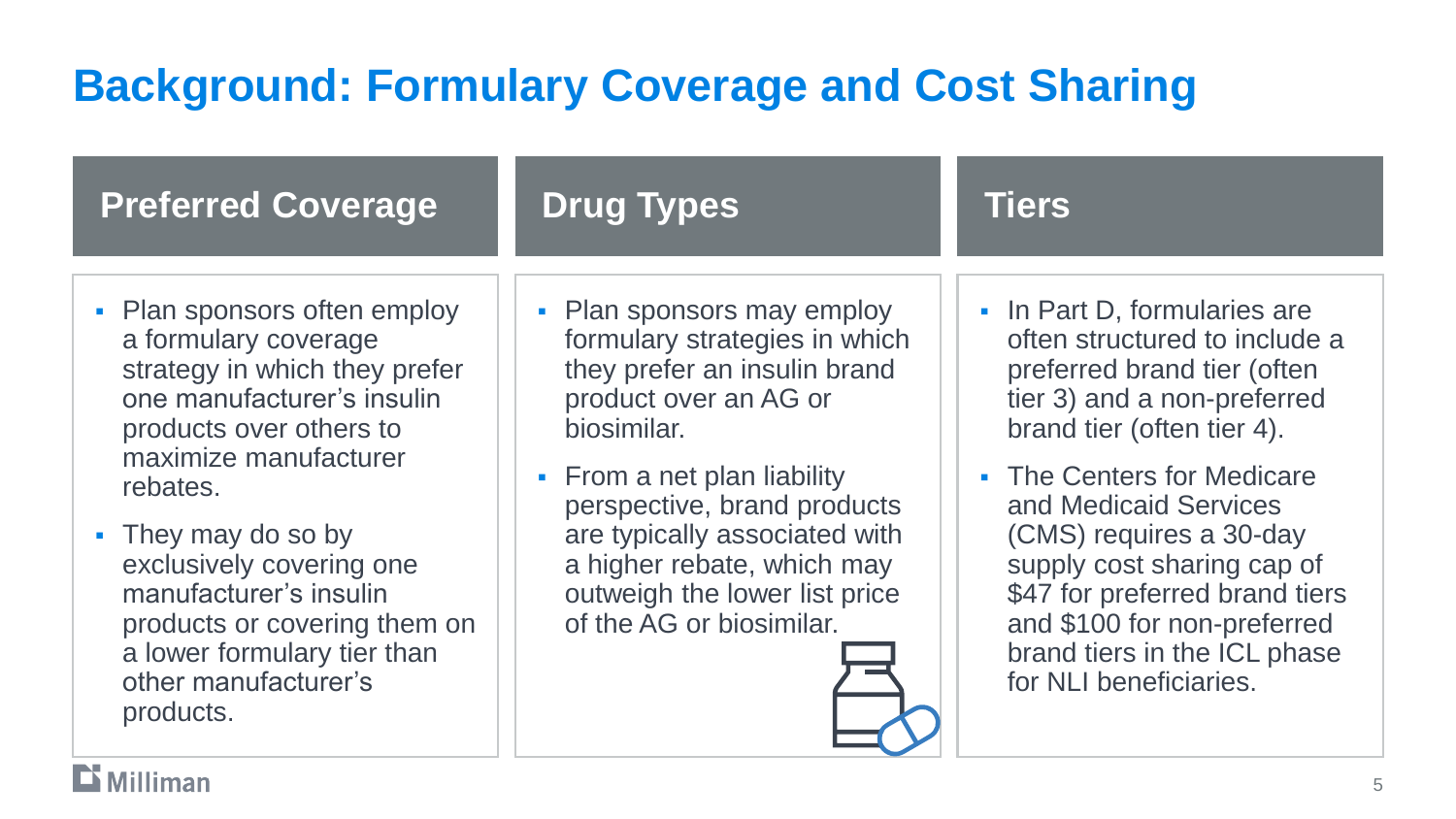## **Background: Formulary Coverage and Cost Sharing**

#### NLI Cost Sharing:





LI beneficiaries have the majority of their cost sharing subsidized in all phases through the low income cost sharing subsidy (LICS)

#### Exceptions:

- When non-formulary drug products are deemed medically necessary for a specific beneficiary, they may submit an exception request to gain access to these products. These exceptions, if approved, are typically covered on the non-preferred brand tier (often tier 4).
- **Beneficiaries may also submit** exception requests to change the tiering of a non-preferred product to a preferred tier, if they have support that the preferred product would not be as effective or would produce worse outcomes.<sup>2</sup>

 $\mathbf{D}$  Milliman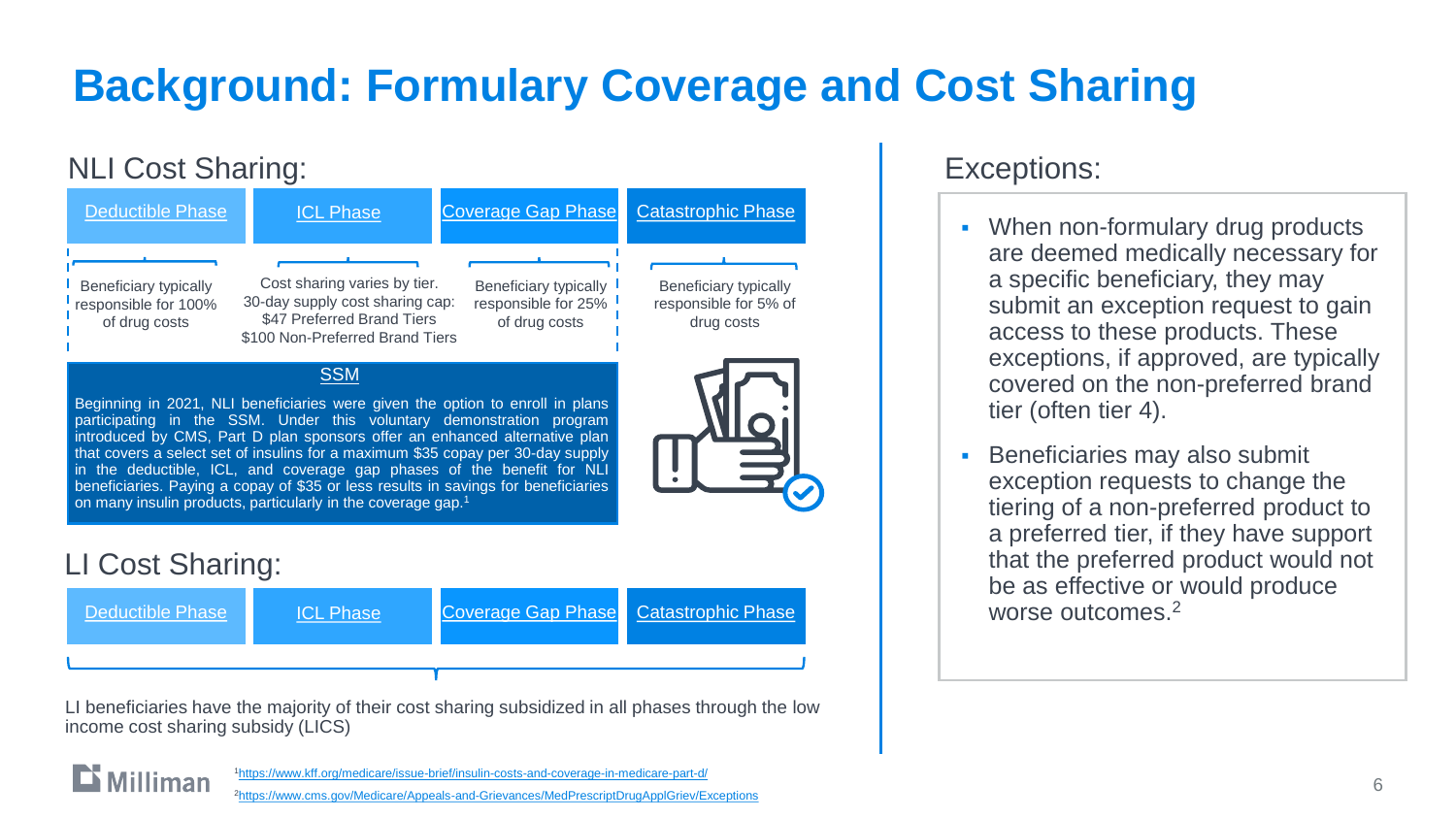### **Results: Long-Acting Insulin**

- In 2020, 2021, and 2022, almost 90% of beneficiaries have formulary coverage for a Novo Nordisk brand, approximately 70% have formulary coverage for a Sanofi brand, and approximately 35% have formulary coverage for an Eli Lilly brand.
- **In 2022, most beneficiaries have formulary coverage** for more than one manufacturer/drug type combination.
- Mylan's biosimilar Semglee was approved by the FDA in June of 2020. In 2022, 3% of beneficiaries have formulary coverage for Semglee, which is on a higher tier than other covered insulins.

| <b>Manufacturer</b> | <b>Drug</b><br><b>Type</b> | <b>Products May Include</b>                                      |
|---------------------|----------------------------|------------------------------------------------------------------|
| Sanofi              | <b>Brand</b>               | Lantus, Lantus Solostar, Toujeo Solostar, Toujeo<br>Max Solostar |
| Novo Nordisk        | <b>Brand</b>               | Tresiba Flextouch, Levemir, Levemir Flextouch                    |
| Eli Lilly           | <b>Brand</b>               | Basaglar Kwikpen                                                 |
| Mylan               | <b>Biosimilar</b>          | Semglee*                                                         |

*\*Semglee approved June 2020*





Percentage of 2022 Part D Beneficiaries with Formulary Coverage for Long-Acting Insulin Products by Manufacturer and Drug Type, with Coverage Type Detail



Covered on Higher Tier than Other Manufacturer/Drug Type Combinations

■ Covered on Same or Lower Tier as other Manufacturer/Drug Type Combinations

#### Covered Exclusively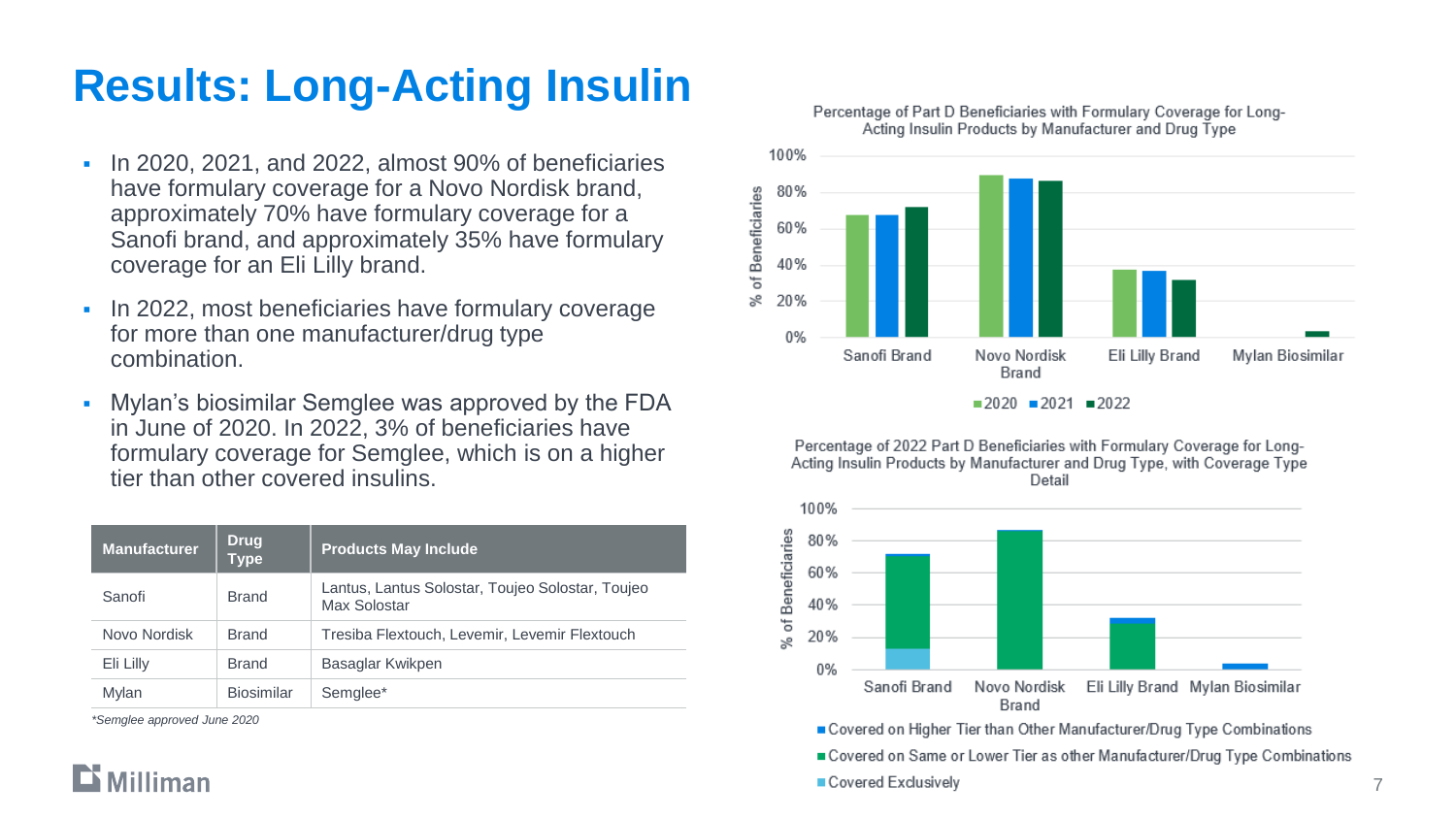### **Results: Rapid -Acting Insulin**

- In 2020, 2021, and 2022, approximately 60% of beneficiaries have formulary coverage for a Novo Nordisk brand and 45% have formulary coverage for an Eli Lilly brand.
- **In 2022, beneficiaries with formulary coverage for a Novo** Nordisk brand typically do not have formulary coverage for other insulin products.
- **IF 10 2021 and 2022, a lower proportion of beneficiaries** have formulary coverage for a Novo Nordisk or Eli Lilly AG compared to a Novo Nordisk or Eli Lilly brand.

| <b>Manufacturer</b> | <b>Drug</b><br>Type | <b>Products May Include</b>                                              |
|---------------------|---------------------|--------------------------------------------------------------------------|
| Eli Lilly           | <b>Brand</b>        | Humalog, Humalog Kwikpen, Lyumjev                                        |
| Novo Nordisk        | <b>Brand</b>        | Novolog, Novolog Flexpen, Fiasp Flextouch                                |
| Eli Lilly           | AG                  | Insulin Lispro, Insulin Lispro Kwikpen, Insulin Lispro<br>Junior Kwikpen |
| Novo Nordisk        | AG                  | Insulin Aspart, Insulin Aspart Flexpen, Insulin Aspart<br>Penfill        |
| Sanofi              | <b>Brand</b>        | Admelog, Admelog Solostar, Apidra, Apidra Solostar                       |





 $2020$  2021 2022

Percentage of 2022 Part D Beneficiaries with Formulary Coverage for Rapid-Acting Insulin Products by Manufacturer and Drug Type, with Coverage Type Detail



Covered Exclusively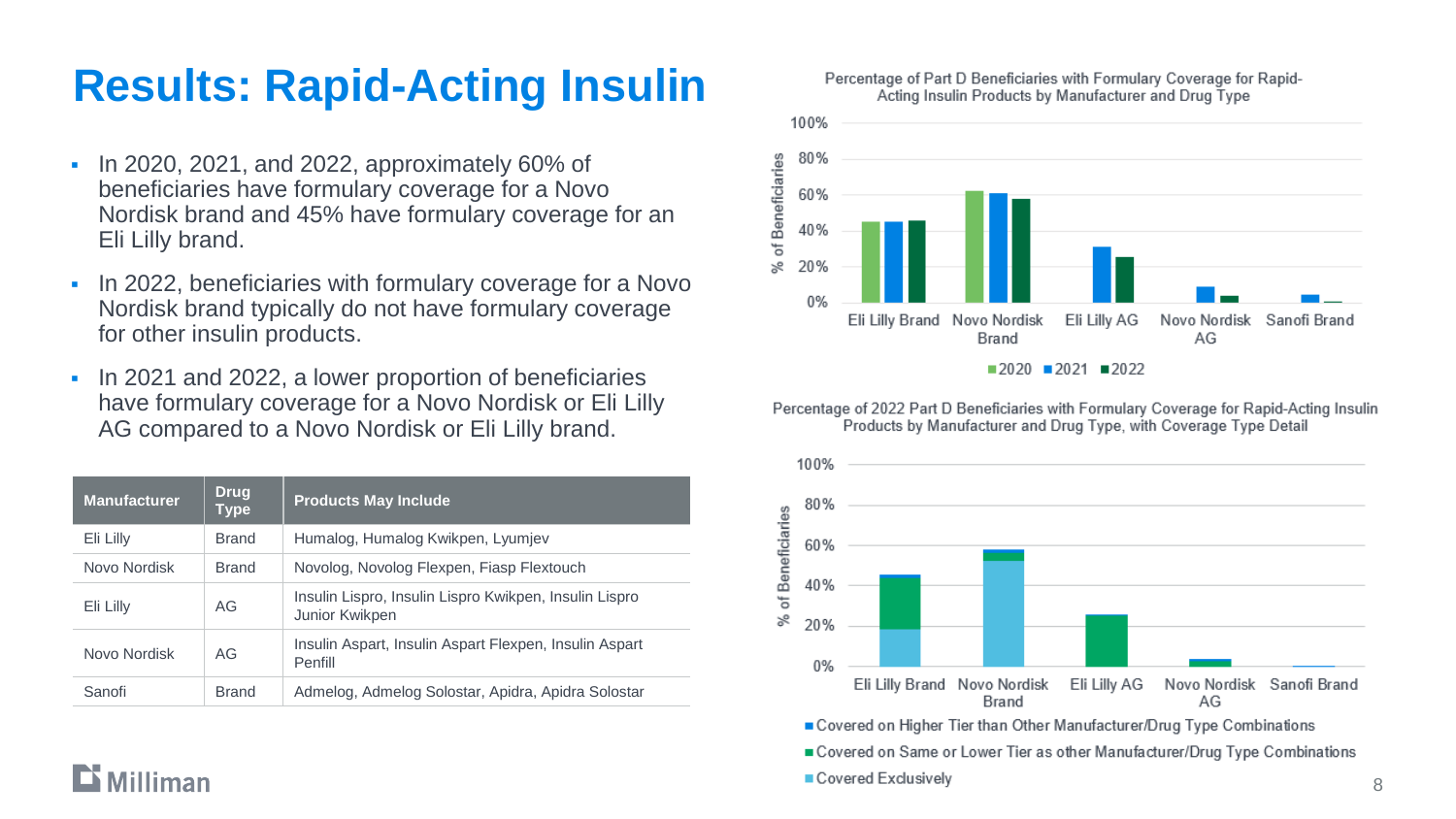### **Results: Regular / NPH Insulin**

- In 2020, 2021, and 2022, almost all Part D beneficiaries have formulary coverage for an Eli Lilly brand. In 2022, more than half of the beneficiaries with formulary coverage for an Eli Lilly brand have this covered on a higher tier than other covered insulins. In 2021 and 2022, less than 30% of beneficiaries have formulary coverage for an Eli Lilly AG.
- In 2020, 2021, and 2022, approximately 60% of Part D beneficiaries have formulary coverage for a Novo Nordisk brand. In 2022, most beneficiaries with formulary coverage for a Novo Nordisk brand have this covered on the same or lower tier than other covered insulins. In 2021 and 2022, less than 10% of beneficiaries have formulary coverage for a Novo Nordisk AG.

| <b>Manufacturer</b> | <b>Drug</b><br><b>Type</b> | <b>Products May Include</b>                                                                                                                                                                                                                 |
|---------------------|----------------------------|---------------------------------------------------------------------------------------------------------------------------------------------------------------------------------------------------------------------------------------------|
| Eli Lilly           | <b>Brand</b>               | Humalog Mix 75/25 Kwikpen, Humulin 70/30, Humulin R U-500<br>Kwikpen, Humalog Mix 75/25, Humulin 70/30 Kwikpen, Humulin N,<br>Humulin R U-500 (Concentrated), Humulin R, Humulin N Kwikpen,<br>Humalog Mix 50/50 Kwikpen, Humalog Mix 50/50 |
| Novo Nordisk        | <b>Brand</b>               | Novolog Mix 70/30 Prefilled Flexpen, Novolin 70/30, Novolog Mix 70/30,<br>Novolin N, Novolin R, Novolin 70/30 Flexpen                                                                                                                       |
| Eli Lilly           | AG                         | Insulin Lispro Mix 75/25 Kwikpen                                                                                                                                                                                                            |
| Novo Nordisk        | AG                         | Insulin Aspart Protamine/Insulin Aspart Flexpen, Insulin Aspart<br>Protamine/Insulin Aspart                                                                                                                                                 |





Percentage of 2022 Part D Beneficiaries with Formulary Coverage for Regular/NPH Insulin Products by Manufacturer and Drug Type, with Coverage Type Detail



■ Covered on Higher Tier than Other Manufacturer/Drug Type Combinations

■ Covered on Same or Lower Tier as other Manufacturer/Drug Type Combinations

Covered Exclusively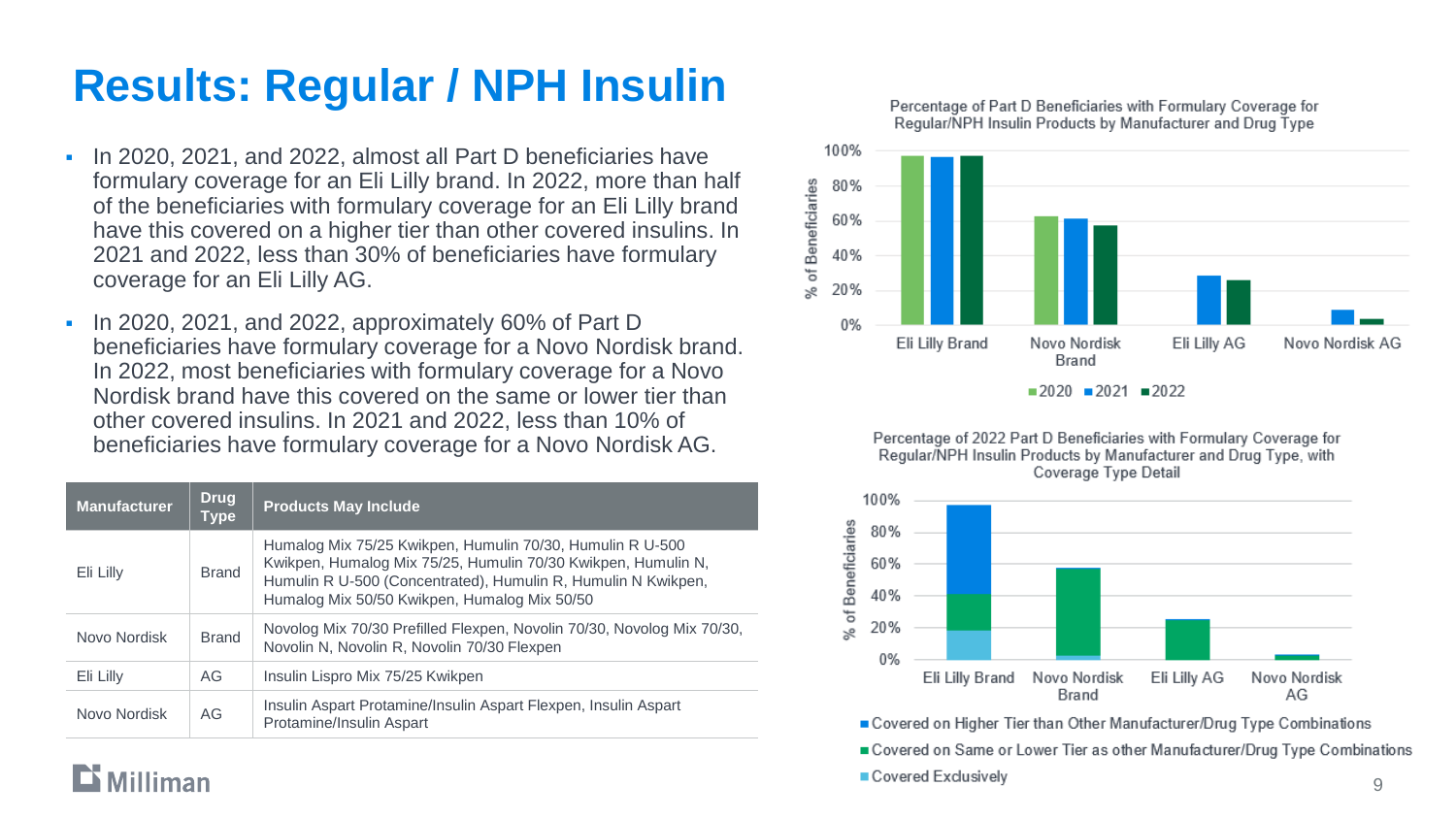### **Notes**

- Additional insulin products and pre-mixes exist beyond those included in our analysis. For 2022, we reviewed the list of drugs that account for approximately 98% of total 2020 Medicare Part D drug spend. We included all insulin products from this list in our summary. Additionally, we include recently launched brands and generics found on 2022 formularies. We used the same approach for 2021 and 2020, adjusting for the years of available data and formularies accordingly.
- We did not specifically consider insulin devices (e.g., needles/syringes, pens, pumps, inhalers) in this analysis
- CMS typically requires that plans cover at least two products from each drug category or class<sup>1</sup>
- Few insulin products meet the CMS cost threshold to be placed on the specialty tier
- Drug types are defined as:
	- Brand: Biologic insulin products that are sold with a brand label
	- AG: Products sold by the original manufacturer that are duplicates of the original brand product, sold without the brand label. These typically have lower point-of-sale costs than the original brand product.
	- Biosimilar: Products that are similar (with similar clinical outcomes) to a referenced brand biologic product but are not the same product. These typically have lower point-of-sale costs than the referenced brand product.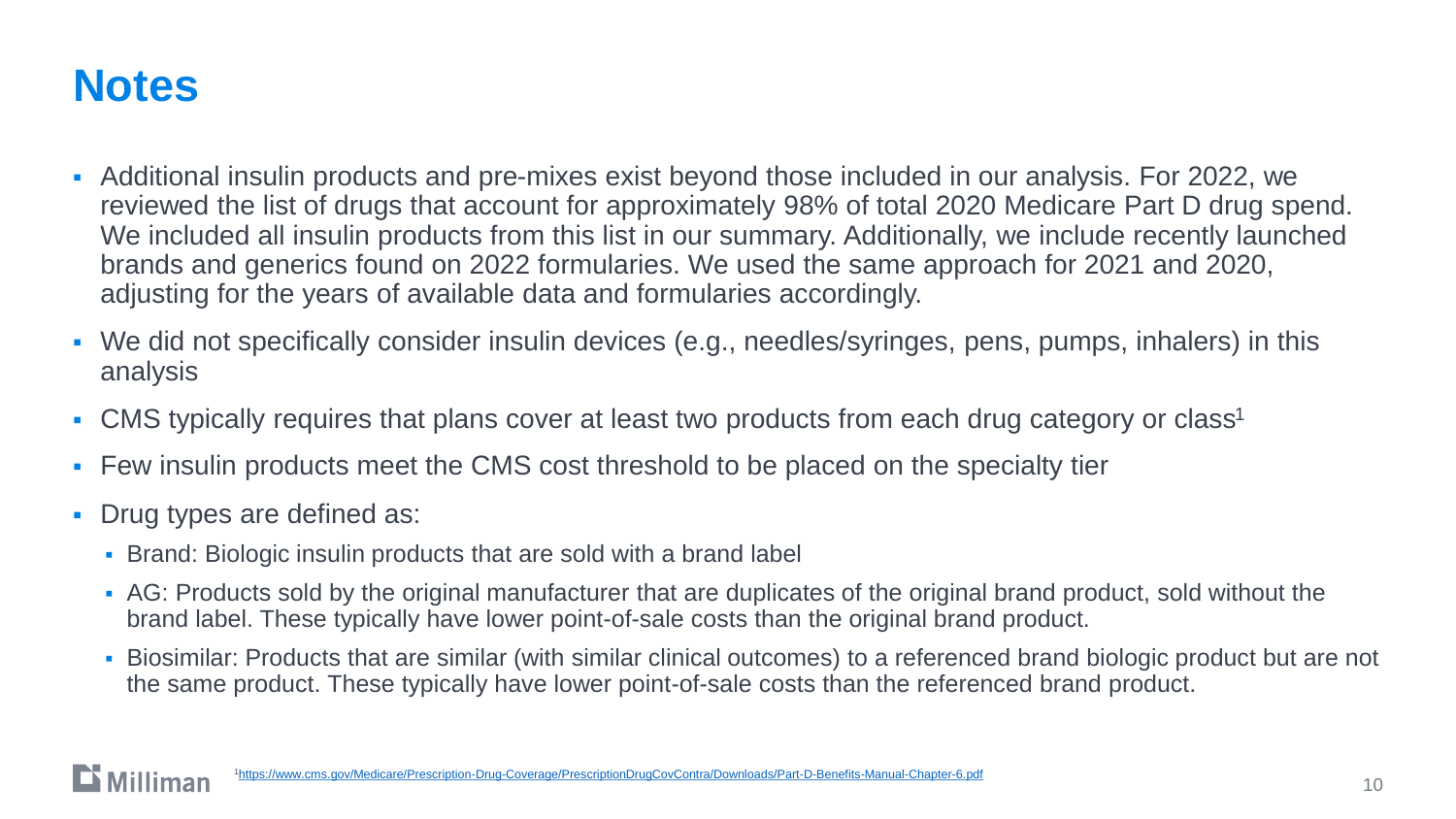### **Methodology**

We obtained coverage status and drug tier assignments from publicly available 2020, 2021, and 2022 formulary files for the individual Part D market released by CMS as of October 2019, 2020, and 2021, respectively. This analysis does not reflect any changes to formularies after these release dates of the formulary files. This analysis does not include information on any products approved after October 2021. We did not include information from formularies flagged as "suppressed" in the CMS Part D Formulary Public Use File (PUF). We identify formularies used by plans participating in the SSM using CMS's 2021 and 2022 SSM Landscape Files. All formularies are standardized to reflect the following tiers:

- Tier 1 Preferred generic (with potentially some brands)
- **•** Tier 2 Non-preferred generic (with potentially some brands)
- **•** Tier 3 Preferred brand and Select Care (with potentially some generics)
- **EXECT:** Tier 4 Non-preferred brand (with potentially some generics)
- **•** Tier 5 Specialty (inclusive of both specialty tiers, where both exist)

The CMS formulary files include the tier assignment for each RxNorm concept unique identifier (RxCUI). This analysis aggregates results by product name. Since many products are associated with multiple RxCUIs, a given product name could be mapped to more than one formulary tier for any given formulary. We assign each product to the formulary tier that appears the most for each product name, separately for each formulary.

A manufacturer/drug type combination was indicated as having formulary coverage if at least one product within the combination has formulary coverage. The average tier of the covered products for each manufacturer/drug type combination was used to determine higher/lower tier placement between manufacturer/drug type combinations.

2022, 2021, and 2020 enrollment is based on the September 2021, September 2020, and September 2019 enrollment files from CMS, crosswalked to a 2022, 2021, and 2020 plan ID basis, respectively. We assume 100% of September enrollment crosswalks from the prior year plan to the corresponding bid year plan, as applicable. Enrollment by income for PDPs is based on CMS's March 2021, 2020, and 2019 LI enrollment report, respectively. Enrollment by income for MAPDs is based on CMS's March 2022, 2021, and 2020 LI enrollment report respectively. NLI SSM and non-SSM enrollment is based on the total NLI enrollment in SSM-participating plans and non-SSM participating plans, respectively. EGWP enrollment and formulary coverage was not included in this analysis.

### $\mathbf{D}$  Milliman